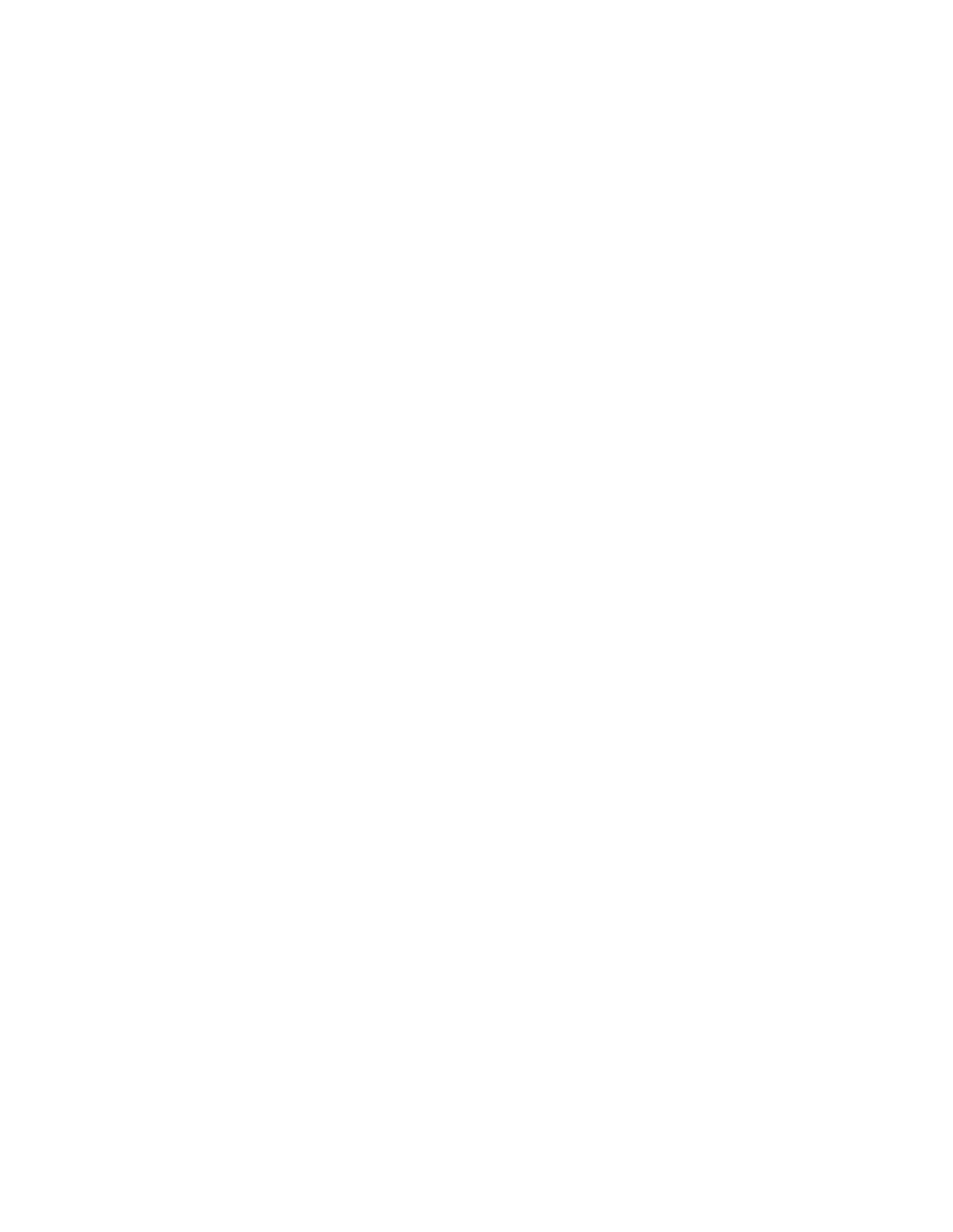# **CONTENTS**

 $\overline{i}$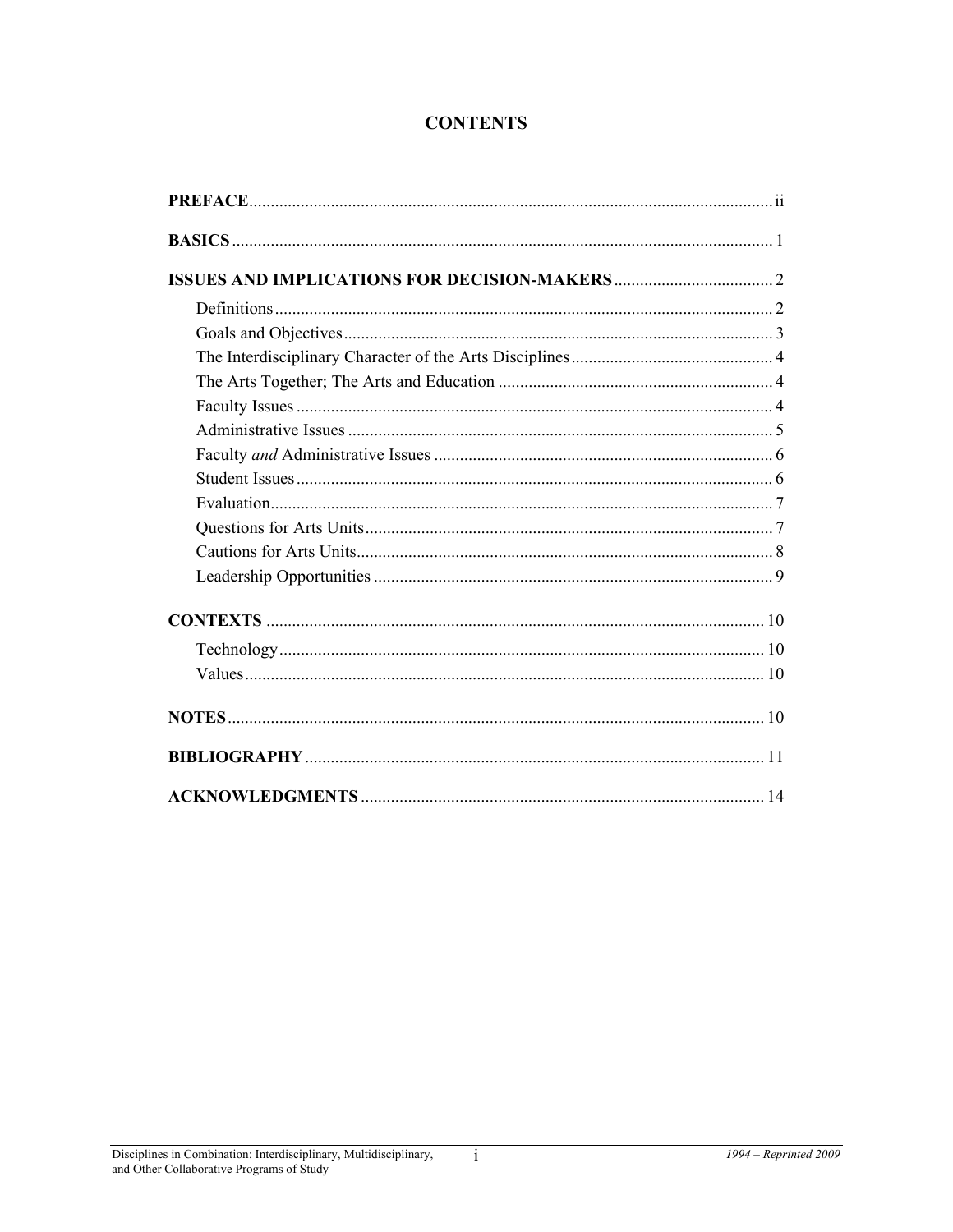# **PREFACE**

The Council of Arts Accrediting Associations is a joint, *ad hoc* effort of the National Association of Schools of Art and Design, the National Association of Schools of Dance, the National Association of Schools of Music, and the National Association of Schools of Theatre. The Council works with matters of general concern to the arts community in higher education, with particular focus on the issues and policies affecting instructional quality and accreditation.

The term "unit" as used in this document indicates an entire art/design, dance, music, or theatre educational program of an institution. Thus, in specific cases, "unit" refers to free-standing institutions; in other cases, it refers to departments or schools that are part of larger institutions.

*Please note:* The purpose of this paper is to organize ideas and encourage thought, not to *establish accreditation standards or inflexible positions. The ideas and suggestions presented herein represent the best information and analysis available at the time of completion. Recommendations should be used as the basis for planning only after careful consideration has been given to current and prospective local conditions.* 

**For further information about CAAA or its component associations, please contact:** 

**NATIONAL OFFICE FOR ARTS ACCREDITATION 11250 Roger Bacon Drive, Suite 21 Reston, Virginia 20190** 

**Telephone: 703-437-0700** — **Facsimile: 703-437-6312 E-mail: info@arts-accredit.org [http://www.arts-accredit.org](http://www.arts-accredit.org/)**

ii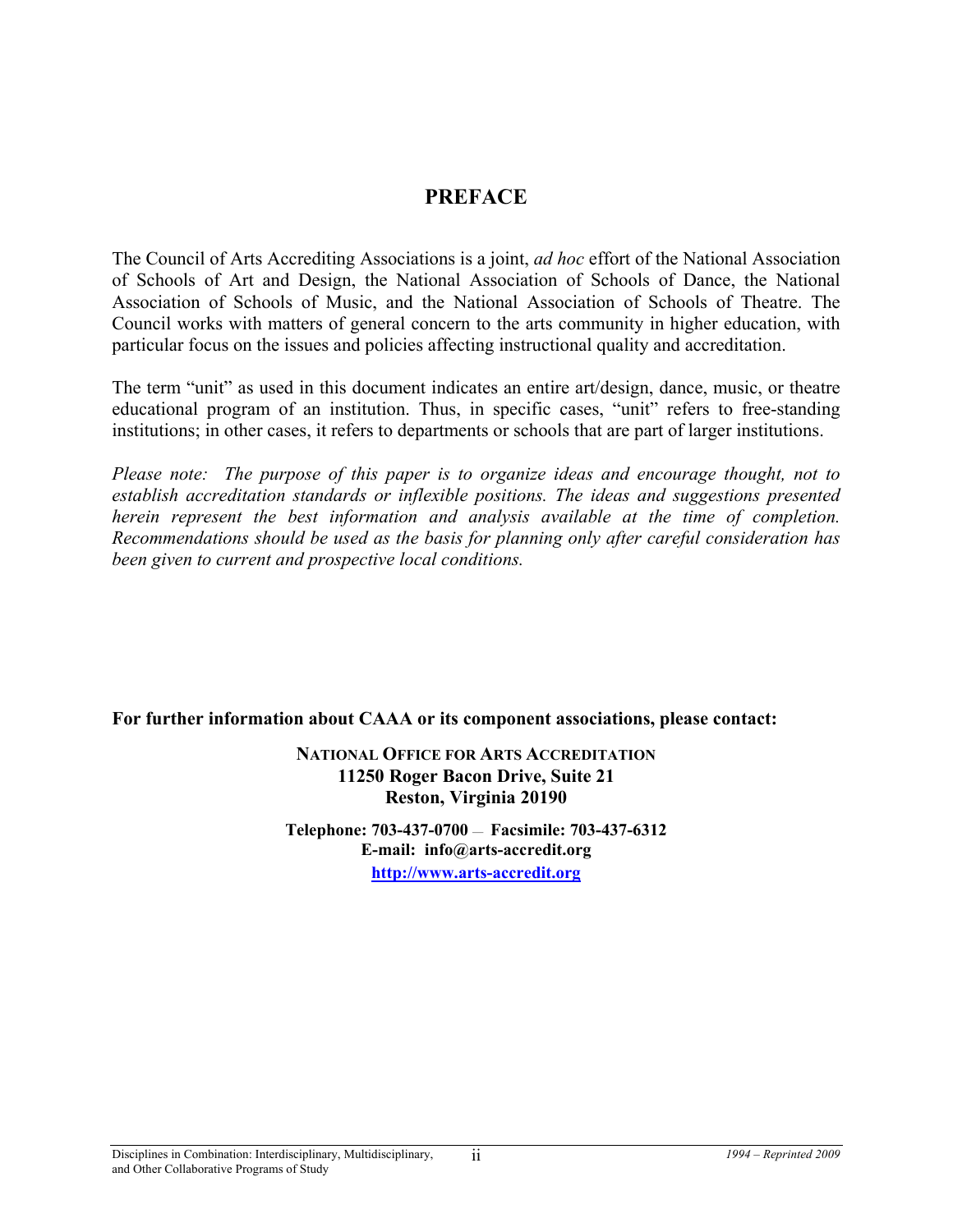# **Disciplines in Combination: Interdisciplinary, Multidisciplinary, and Other Collaborative Programs of Study**

#### **BASICS**

The proliferation of interdisciplinary programs in the past three decades may seem to reflect a new, even revolutionary, approach to education, but the underlying motivation is as old as the ancient ideal of the unity of knowledge. The emergence of discrete academic "disciplines" at the end of the nineteenth century quickly stimulated corresponding attention to integrating principles. Throughout this century attempts have been made to counter the fragmentation that can result from overemphasis on specialization. Although the increasing complexity of both science and society has made specialization necessary, and although the arts and humanities have often followed the specialized work patterns of science, today complexity and specialization are not enough. Even complexity and specialization channeled by generic technique are not enough. Today's problems demand creative and flexible applications of knowledge and skills to both broad and specific challenges in professional, civic, and personal realms. Various mixtures and balances of specialized and holistic perspectives are needed to address specific concerns at different places and times.

Thus, there are many motivations and applications for integrated study and research. Developments in science, demanding societal problems, concerns in the workplace, and the multiple needs of individuals in a complex environment have all given rise to collaborative academic programs which have become disciplines in their own right: biophysics, urban planning, and business management, for example. The same can be said of acoustics, the arts therapies, arts management, industrial design, and many others, including K–12 teacher education in art, dance, music, and theatre. In higher education, the relationship between professional preparation and liberal education creates additional challenges, perennially raising questions of values, content, and method. Discussions about strengthening and extending various means of combining disciplines are becoming more common and more intense. These explorations and the policies resulting from them will influence the future of higher education. Most important, they will profoundly influence what students know and are able to do.

The separate disciplines have been highly successful in providing content, language, and methodologies that enable understanding and advancement of knowledge. In-depth work in any one discipline naturally touches the work of other disciplines. However, there is a difference between natural affinities and integrations that support a single perspective, and more structured collaborations that create multiple perspectives. Some degree of competence in two or more disciplines is a prerequisite for substantive collaborative study, which requires not only breadth and depth of knowledge and skills, but also sufficient fluency to compare, correlate, and integrate various subject matters and intellectual approaches. The methodologies of different disciplines, the unique viewpoints they afford, and the particular knowledge gained from each remain the province of the diverse fields until they are used jointly to bring more comprehensive insight to a question, problem, or subject. Synthesis, usually deemed an essential element of interdisciplinary programs, implies mastery of two or more subjects sufficient to do meaningful work with complex synergies. Combined discipline programs that build on firm disciplinary foundations, or which provide comparable foundations in their own right, are unlikely to be viewed as intellectually shallow or pedagogically suspect, charges which have long been levied at many interdisciplinary courses and curricula.

1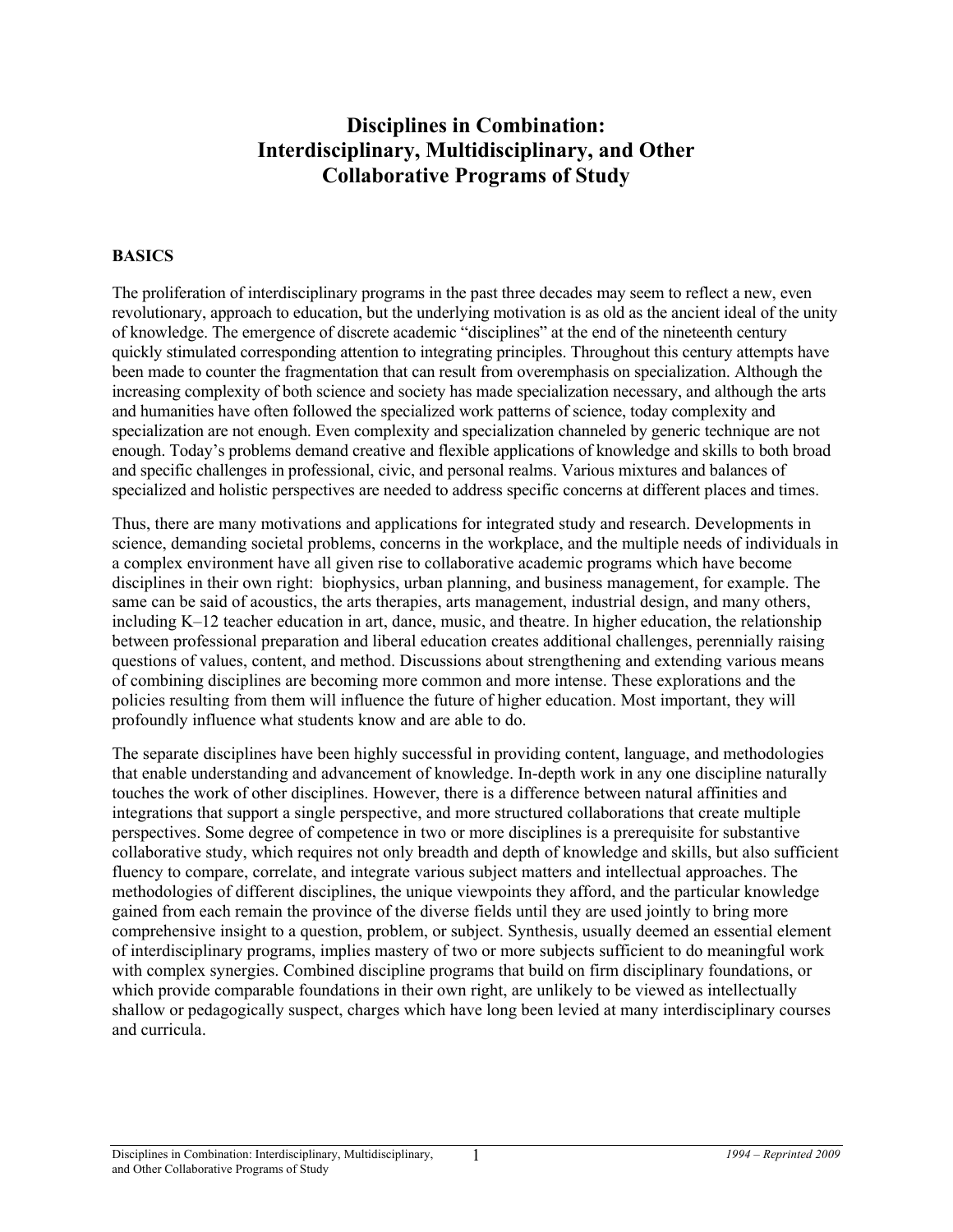The proliferation of interdisciplinary studies on campuses across the country, their popularity with students, and the possibilities for both substantial intellectual work and pedagogical pitfalls, require careful consideration of the concepts and values basic to these programs. It is the purpose of this document to explore the issues, to provide analysis, and to promote careful thinking in local contexts. The document does not propose specific programs or solutions. These will vary according to the needs and objectives of each educational institution. Neither the disciplinary nor the collaborative approach is inherently good or bad; their respective values depend on local contexts, on their appropriateness for specific purposes, and the effectiveness with which they are pursued. The discussion that follows seeks to outline issues and raise questions that will enable decision-makers to evaluate proposals and approaches in their own institutions.

### **ISSUES AND IMPLICATIONS FOR DECISION MAKERS**

#### **Definitions**

Disciplines can be combined in many ways. Thus, the range of inquiries that cross traditional boundaries has given rise to a fairly complicated terminology. Because goals and activities can be vastly different, agreement on terminology has assumed great importance. The following definitions are based on those found in *Interdisciplinarity: Problems of Teaching and Research in Universities,* published by the Organization for Economic Cooperation and Development (OECD) in 1972,<sup>1</sup> and continue to be the most widely accepted by those considering various levels of integration in academic programs:

**Discipline** — A specific body of teachable knowledge with its own background of education, training, procedures, methods, and content areas.

*Multidisciplinary* — Juxtaposition of various disciplines, sometimes with no apparent connection between them (for example, music + mathematics + history). The distribution of course work in the humanities, social sciences, and sciences found in most undergraduate curricula could be described as multidisciplinary.

*Pluridisciplinary* — Juxtaposition of disciplines assumed to be more or less related (for example, mathematics + physics, or French + Latin + Greek = "classical humanities" in France). A collection of courses satisfying distribution requirements in the humanities would most likely be pluridisciplinary.

*Crossdisciplinary* — Imposition of the approaches and axioms of one discipline on another. A literature course that analyzed a novel by utilizing the musical structure of exposition, development, and recapitulation would be crossdisciplinary.

*Interdisciplinary* — An adjective describing the *interaction* among two or more different disciplines. This interaction may range from simple communication of ideas to the mutual integration of organizing concepts, methodology, procedures, epistemology, terminology, data, and organization of research and education in a fairly large field. An examination of how the ideals of the Enlightenment had influence on and were synthesized in  $18<sup>th</sup>$ -century literature and dance would be interdisciplinary. An interdisciplinary group consists of persons trained in different concepts, methods, data, and terms organized into a common effort on a common problem with continuous communication among the participants.

*Transdisciplinary*—Establishing a common system of axioms for a set of disciplines. For example, anthropology considered as "the science of human beings and their accomplishments."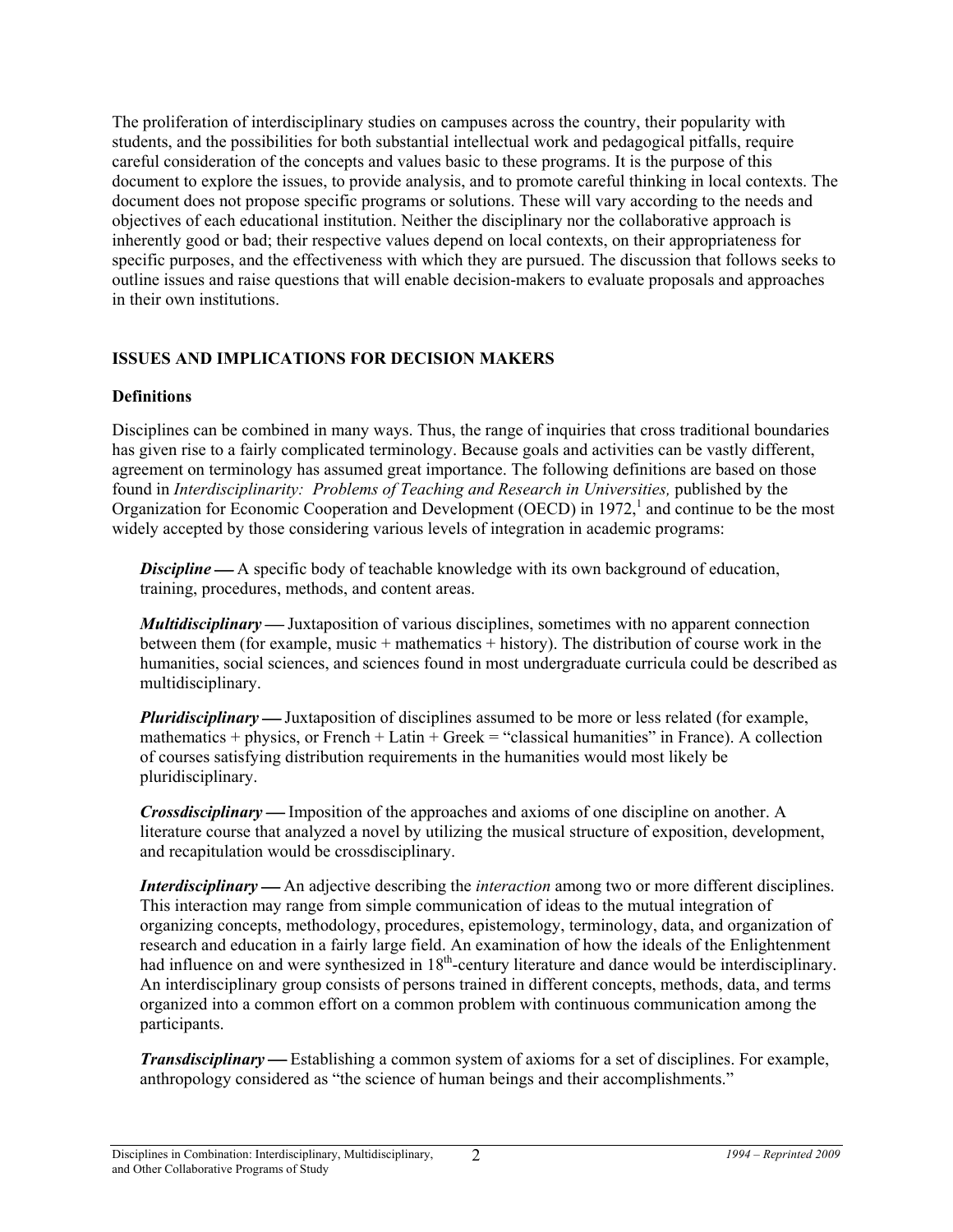**Throughout this document, the term "collaborative" is used to refer to disciplines in combination without specifying the level of integration.** It is important to remember that each form of collaborative study is valuable when applied in appropriate contexts. Given the constant, but often casual use of the above terms, it seems prudent to remember:

- The presence and level of integration are the determining factors in accurate and effective use of these terms. Some require integration, some do not. It is important that the term used to indicate collaborative programs accurately and fairly reflect the skills and the content appropriate to the endeavor.
- The term "interdisciplinary" is propounded everywhere as a solution to a broad range of educational concerns. The positive image "interdisciplinary" or associated terms may project at present should not lead to indiscriminate or inaccurate use. Intellectual integrity will transcend promotional expediency when "interdisciplinary" has been discarded for another buzzword, and serious collaborative issues remain.
- Collaborative modes of inquiry may or may not best serve a specific situation. Goals and objectives should determine choices about disciplinary or collaborative approaches in course work, projects, and curricula as a whole.

#### **Goals and Objectives**

There are many purposes and contexts for studies that combine disciplines. Collaborative programs may serve as an introduction to general knowledge or to a specific subject. They may constitute the majority of a student's work, or they may serve as a "capstone experience" for those in both traditional and nontraditional programs. They may give nonmajors an introduction to a range of knowledge and perspectives, or they may give majors and professional students insight and understanding beyond the usual scope of their study. Individual courses may be developed on a campus-wide scale, often as freshman or senior colloquia, or they may be part of departmental programs. In some universities, programs based on disciplinary combinations can be found in semi-autonomous colleges. More common are programs that offer a specific focus within an established discipline, or special majors constructed from the offerings of disparate departments. Whatever the context, development of content, pursuit of the program, and final assessment will depend on a clear understanding of what students should know and what they should be able to do as a result of their effort.

To some extent, each collaborative program emphasizes either content or process. In the first, emphasis is on the relationship among specific bodies of knowledge and skills, in the second, on procedures for making one or more types of combinations. Determining the point or points at which each emphasis is most appropriate will depend upon the goals of specific exercises, projects, courses, programs and even entire curricula. As these goals and their concomitant objectives are being determined, the following concepts should be considered:

- The integration and synthesis which characterize true interdisciplinary study necessitate competence in more than one discipline. It is therefore important to consider the means for developing or assuring the requisite preparation for specific interdisciplinary encounters.
- Under-preparation of students combined with over-emphasis on process leads to the sacrifice of content for exposure to method. The educational result is experience with projects at the expense of in-depth knowledge, skills, and competence. One can be given food but not taught to fish or even that fish is food.

Arts units, like schools of engineering, but unlike schools of law or medicine, often face the challenge of providing intense professional preparation and liberal education in the same context. Collaborative studies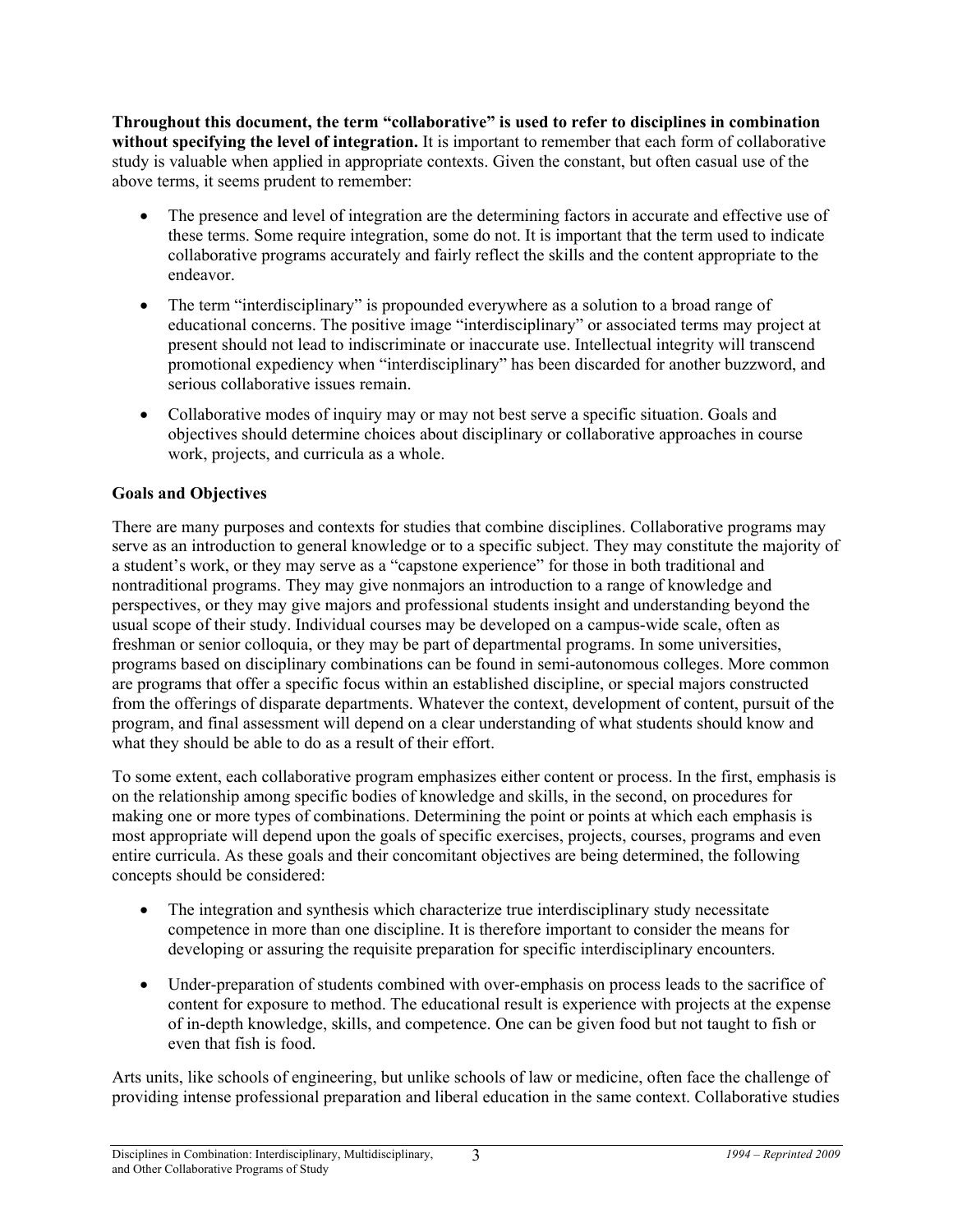may, therefore, be particularly appealing from the standpoint of time, facilities, faculty, and financial resources. There is another important positive: the cognitive skills of critical thought, creativity, analysis, and synthesis are central to both general and professional education. Given these commonalties, decisions should reflect thoughtful attention to the content-process relationship.

#### **The Interdisciplinary Character of the Arts Disciplines**

The arts are complex subjects. It might be argued that each art form is in itself interdisciplinary, involving the constant interdependence of creation, performance, analysis, and history. As each of these aspects has become more specialized and as subspecialization has developed, it has become possible for a student to master knowledge and skills critical to each area without learning to make conscious connections among them. The condition raises important questions about course and curriculum development.

- It is possible for the overall curriculum of an arts unit, whether or not it includes specific collaborative programs, to encourage and enable connections among creation, performance, analysis, and history.
- It is important that students have the example of faculty making these connections in their own artistic and scholarly lives, as well as in their teaching.
- These connections are not often made automatically, and it is important to consider how they might best be encouraged. The relationship between parts and wholes is a critical matter for education, and indeed, a basic question in all artistic projects. It seems, then, that presenting this relationship in multiple dimensions and contexts is particularly appropriate for future arts professionals.

#### **The Arts Together; The Arts and Education**

Correlations among the various arts disciplines provide almost unlimited possibilities for different types of collaborative study and experience. These may be theoretical or historical, or applied, as in opera production; they may be comparative or integrative or somewhere in between. Important connections can also be made with the humanities, social sciences, mathematics, and sciences. These broader associations may be more difficult to develop and implement, but they may have important consequences not only in terms of knowledge and skills, but in the understanding and building of culture. For example, all would benefit from exploring how the *idea* of technical means influences culture, this being different from but related to learning to use specific technologies and techniques.

A collaborative approach popular in current discussions about K–12 education and teacher preparation involves using the arts to teach other subjects. Using the rhythmic organization of music to teach fractions is one such example. While the arts can be useful in this respect, it is critical to recognize that such art-asmeans applications are not equivalent to substantive arts instruction, and that exposure to the first cannot substitute for the second. Again the issue is honesty about purposes, priorities, and goals for student achievement in specific circumstances. We must be careful to ensure that otherwise excellent collaborative uses of the disciplines do not produce false images or promote superficiality.

#### **Faculty Issues**

The research, program, development, teaching, evaluation, and professional communication required to offer effective collaborative studies pose special challenges to faculty members. These tasks are outside the orientation and experience of many faculty. Problems arise when they must contend with unfamiliar subject matter, different intellectual approaches and techniques, new pedagogical methods, disciplinary biases, and lack of support from colleagues and administrators. Academia and most professions still reward specialized knowledge. This value and reward system produces a challenging context for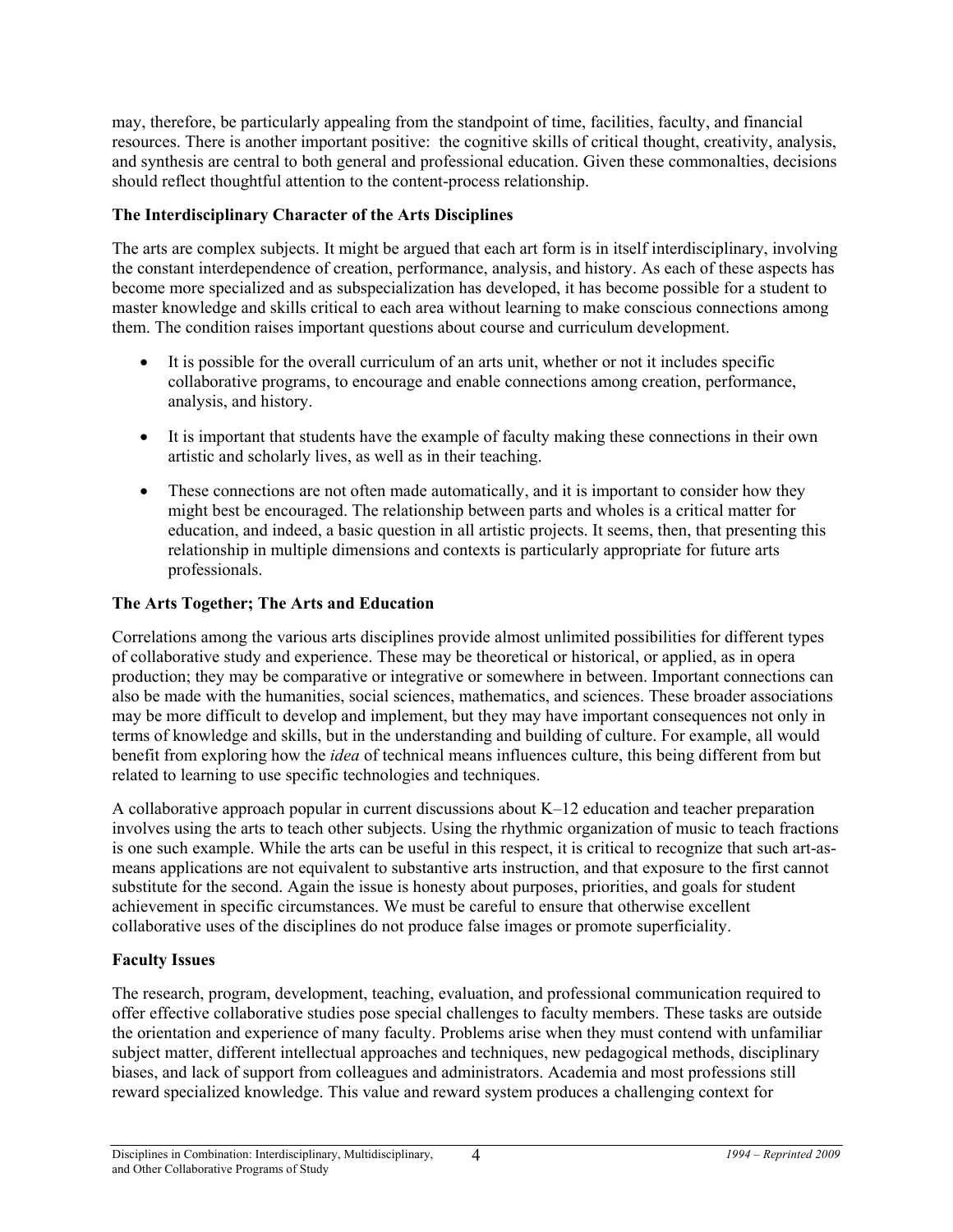individuals who seek or are asked, perhaps for the first time, to venture into areas beyond their specialty. To do so requires large measures of creativity and curiosity, willingness to be a learner as well as a teacher, and patience.

- It has been suggested that the faculty most likely to succeed in interdisciplinary enterprises are those who are broadly educated, "possessing a high degree of ego strength, a tolerance for ambiguity, above-average initiative and assertiveness, and a fairly well-developed understanding of what is involved in interdisciplinary work before undertaking it."2
- Venturing beyond a traditional discipline involves either the acquisition of new knowledge and skills or collaboration with a colleague who already possesses them. Accustomed to the role of expert, faculty may feel vulnerable when they venture beyond the realm of their own expertise. Accustomed to a high degree of independence, they may also resist collaboration. On the positive side, the exploration of new directions and the necessary exchange between colleagues can be an important aspect of faculty development for both junior and senior faculty and can actively stimulate professional growth.
- Differences in individual teaching styles are a potential source of either conflict or positive diversity when team teaching is involved.
- Careful planning and preparation are critical. William H. Newell has noted this imperative: "Inadequate preparation time for designing and teaching interdisciplinary courses will result in weak, ineffectually taught courses. In a few years, the faculty as a whole will grow disaffected with what they will have come to see quite rightly as intellectually irresponsible core courses and the program will be voted out of existence."<sup>3</sup>
- Guiding and mentoring students in collaborative programs may require more faculty commitment than more traditional programs. This is especially true when specific programs are designed for individual students.
- It has been frequently noted that faculty who pursue interdisciplinary work may do so at the risk of their academic careers. The reward structure for promotion and tenure is firmly based on the disciplinary model, as is the framework for most publication and other forms of scholarly communication and recognition. The extra demands required in preparing interdisciplinary programs may impinge on the standard load of teaching, creative work and research, and service.

#### **Administrative Issues**

If the bringing together of ideas and materials is a formidable challenge for the faculty, bringing together faculty and resources is often an equal challenge for administrators.

- Faculty, time, space, facilities, and finances are limited and their allocation is controlled in large part by precedent.
- Team teaching is usually expensive, especially when, as many proponents suggest, two or more teachers are present at all sessions.
- Release time for preparation is costly. Seminars and other faculty development mechanisms make demands on limited budgets.
- Administrators involved with collaborative programs often contend with resentment of what are perceived to be encroachments on the priorities, staff, time, and resources of the disciplines themselves. This is most likely to be found among those who are affected by, but not actively part of, collaborative efforts.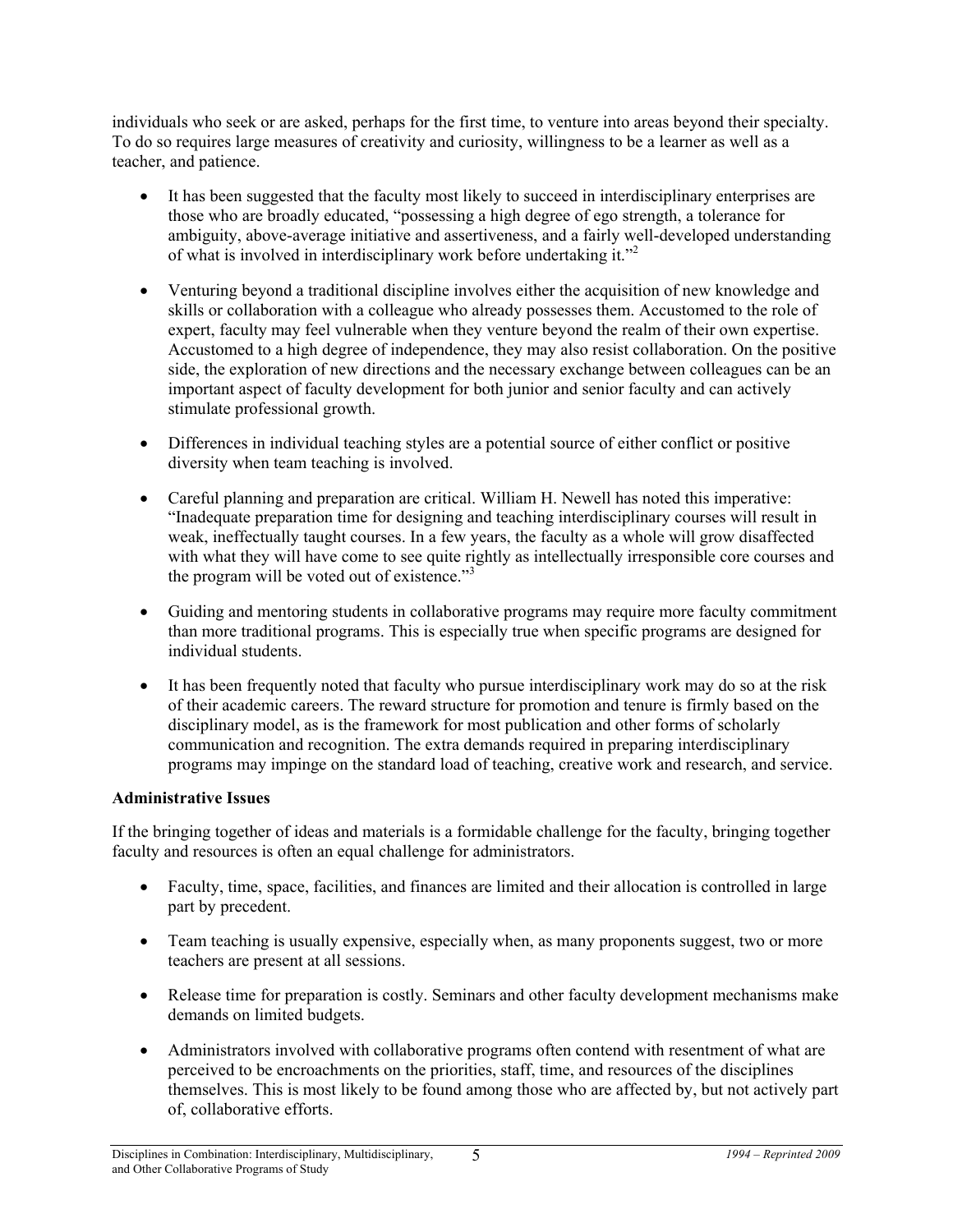- Well-developed collaborative programs can substantially strengthen the curriculum of arts units, especially when they contribute to the liberal education component of professional degrees, or when separate components of a specific arts discipline are taught together. Time and resources may ultimately be conserved through this approach.
- There may be temptation to replace disciplinary offerings with collaborative programs. This may be highly inappropriate. Resources may be strained when new collaborative programs complement, but cannot supplant, necessary disciplinary offerings.

#### **Faculty** *and* **Administrative Issues**

There are many areas where planning and presentation of collaborative programs impact both faculty and administration.

- The current vogue for collaborative programs may lead to suggestions that such programs be developed where they are not truly appropriate. Both faculty and administrators must honestly consider this potential difficulty.
- The inclusion of collaborative programs may challenge traditional roles and structures. Retraining and rethinking may be in order for all concerned.
- The first requirement for collaborative programs is communication. Faculty and administrators can facilitate the development of these programs by fostering communication among their colleagues within and beyond their departments.
- Collaborative programs are most successful in environments where creative leaps are valued for the health and growth of the unit and the institution.

#### **Student Issues**

The OECD writers noted that the often "cloistered life of the student" coincides with that point in a young person's life when he or she is most concerned with the broad issues of humanity and society, and suggest that higher education be "wide open to the outside world and to effective simultaneous introduction to the world of science and to life."<sup>4</sup> The arts have the potential to do this to a large degree; they also carry the risks associated with any profession so centered in the work of solitary practitioners. When the connections made in the curriculum extend to informal exchange between faculty and students beyond the framework of studio and classroom, the benefits are greatly expanded.

- It is essential to consider the point or points in a student's career at which collaborative programs are most appropriate and most effective. While such programs can contribute to breadth of knowledge at the beginning of a student's program, it is unlikely that depth of understanding or significant integration can be achieved until considerable knowledge and skills have been mastered.
- Introductory courses in disciplines or subdisciplines, whether they stress content or method, have different goals than those that seek to give new perspective to an area that is already familiar, or that encourage combining knowledge or skills from several disciplines or subdisciplines.
- Breadth of knowledge and depth of understanding are both basic goals of higher education. While each may contribute to the other, they are not synonymous, and therefore it is important to be clear about goals for breadth or depth in any given project, program, or course.
- It is important that members of the academy be aware of the world into which students are headed. Following the progress of graduates once they leave school is one means of gathering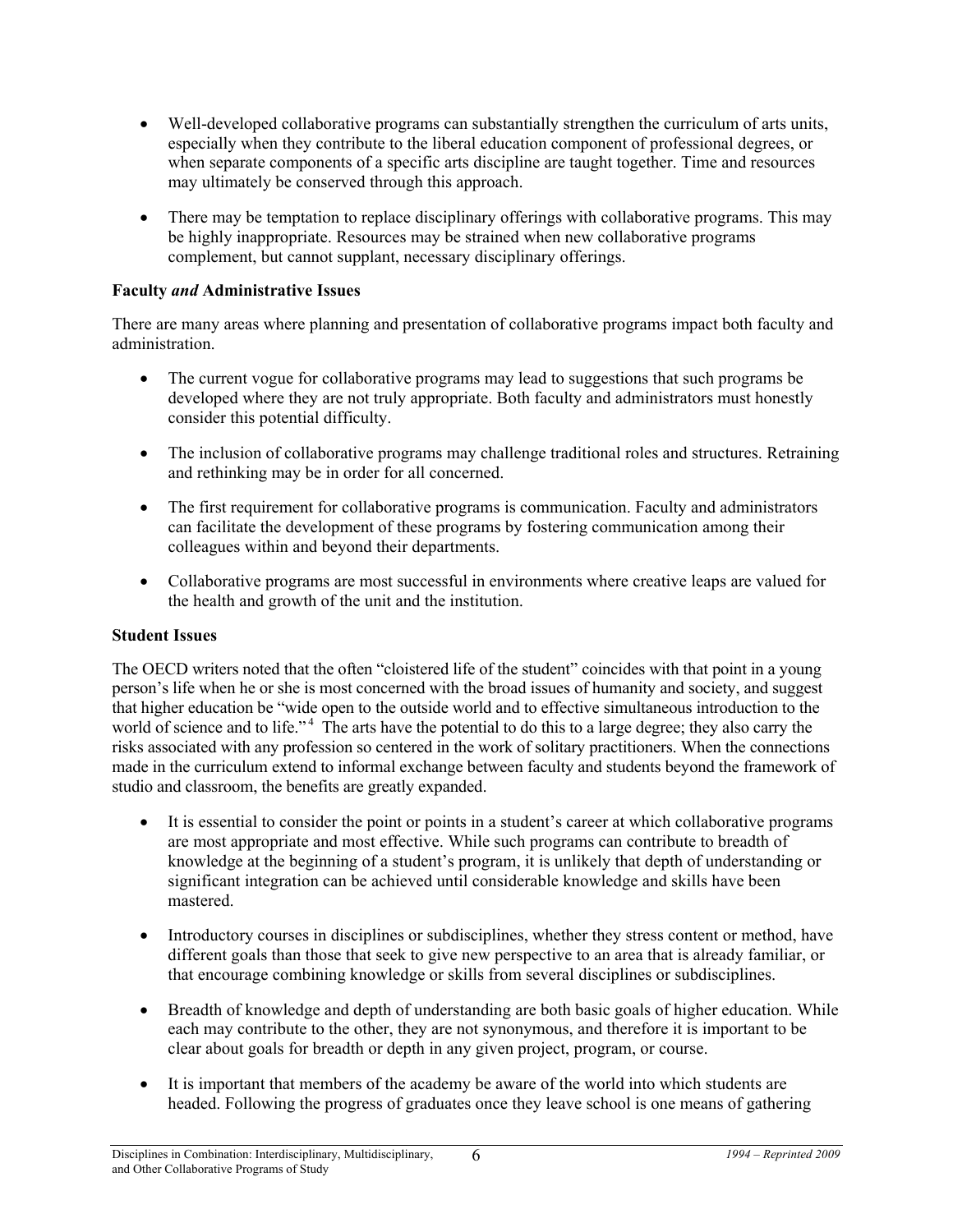both information and insights on the success of any curricular program, disciplinary or interdisciplinary. Collaborative programs may be harder to track. Collaborative programs at the graduate level, especially in teacher preparation programs, can be important in developing greater comfort with collaborative work as a professional.

• Successful programs require guidance, counseling, and mentoring. This is especially true when collaborative programs constitute the majority of a student's work. However, it is equally important not to "overguide" those students whose creative initiative may take them in unexpected directions.

#### **Evaluation**

Effective evaluation of programs and student progress depends on clear understanding of the goals and objectives involved. A list of questions useful in evaluating programs is given in the report commissioned by the American Association of Colleges Project on Liberal Education, Study in Depth, and the Arts and Sciences Major:

- How does the major, program, or course bring the techniques and perspectives of several disciplines to bear upon a problem or question? Is the problem or question carefully defined?
- Are students helped to understand self-consciously how the various elements in integrative synthesis are obtained and how they interrelate?
- How and when does a comparative analysis of pertinent disciplinary methods and tools take place?
- Are there occasions for indicating to students where various types of information can be obtained, including online databanks?
- Are the goals of both specific intellectual and disciplinary depth and broad interdisciplinary synthesis explicitly defined and pursued?
- Has the faculty considered the danger that fully-integrative synthesis may be hindered by the lack of a particular disciplinary contribution that should be added to the interdisciplinary program's offerings?<sup>5</sup>

### **Questions for Arts Units**

- How much and what kinds of disciplinary connections are to be made within specific courses, projects, programs or curricula—multidisciplinary, pluridisciplinary, crossdisciplinary, interdisciplinary, and/or transdisciplinary? To what extent are courses, projects, programs, or curricula using these approaches either singly, or in combination?
- Is there an appropriate balance between disciplinary and collaborative programs?
- Are the collaborative efforts coherent both in and of themselves and with reference to the entire curriculum? Do students and faculty understand purposes, goals, and specific learning objectives?
- Are the mechanisms for evaluation appropriate to the course, project, program, or curriculum, and to the one or more collaborative approaches taken?
- Is there a common, clearly defined concept of what students should know and be able to do after completing a program that combines work in two or more disciplines? How do collaborative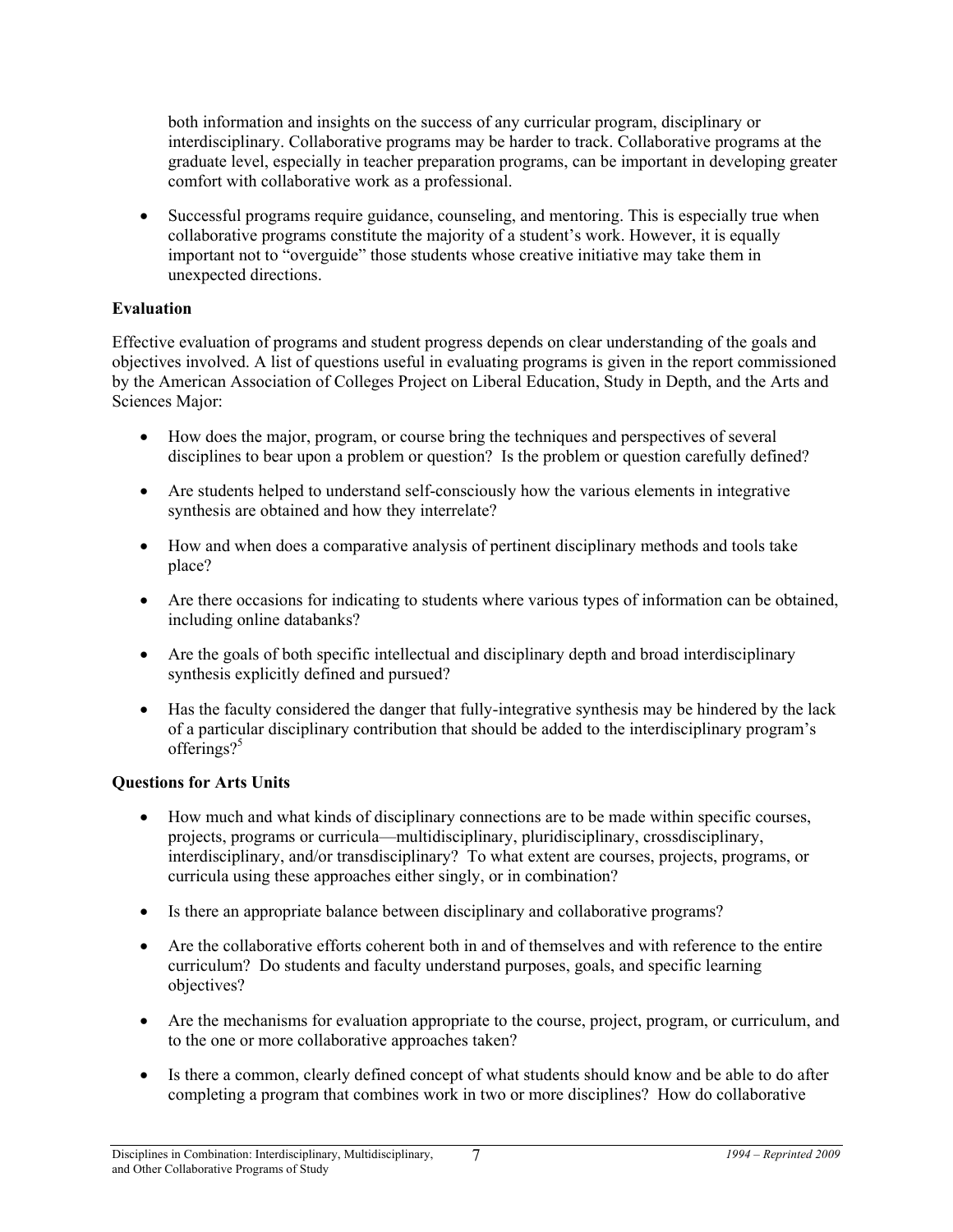programs aid in the development of knowledge and skills both in the component disciplines and in intellectual approaches and techniques for making connections?

- What tangible resources (faculty, materials, time) are available for the development and implementation of collaborative programs? What about intangible resources: vision, morale, resolve, collective self-awareness, patience, willingness to take risks, etc?
- Is there adequate faculty and administrative support for collaborative programs? Will the artistic and intellectual climate be supportive of the specific programs contemplated?
- Are collaborative programs consonant with the mission of the institution? Are the qualities needed in the development and implementation of collaborative programs valued in the hiring, promotion, and tenure considerations for faculty?
- What information is needed for good decision making in the local situation?

#### **Cautions for Arts Units**

- There is a tendency, when a label or trend has acquired positive connotations, to apply it indiscriminately, to use it promotionally rather than intellectually. It is essential that different goals and objectives be clearly understood and accurately described. Overuse of "interdisciplinary" and other terms or their use to indicate any connection between disciplines, no matter how superficial, destroys the meaningfulness of the terms and impoverishes debate and substantive development.
- Trends such as "Writing Across the Curriculum" or "Thinking Across the Curriculum" may appear to promote and be served by collaborative programs. In structuring such programs, it is important to be clear about goals (writing or thinking) and the means by which they are best served. It is important to be clear about the extent to which these goals may or may not parallel those of collaborative programs.
- Funding is often available for "innovative" programs that may or may not contribute to the goals and objectives of the arts unit. Be wary of funders who may care about images of innovation more than anything else.
- Experience with a process does not necessarily develop the ability to use or apply the process oneself. The experience-competence relationship needs careful attention in each specific circumstance.
- Interdisciplinary programs attempted without adequate disciplinary competence can compromise students and faculty. Zero plus zero equals zero. Beware of masking superficiality with images of intellectual complexity.
- It is crucial that there be understanding of the specific relationship of content and process in each collaborative program.
- Just as a multidisciplinary program is not the same as an interdisciplinary program, turn teaching is not the same as team teaching. Synthesis in preparation and presentation is essential where more than one faculty member teaches in a program with objectives for integration and synthesis. Watch and be ready to influence  $K-12$  discussions. For example, it is important that use of the arts to teach other subjects is not made a rationale for eliminating discipline-specific instruction in the arts themselves.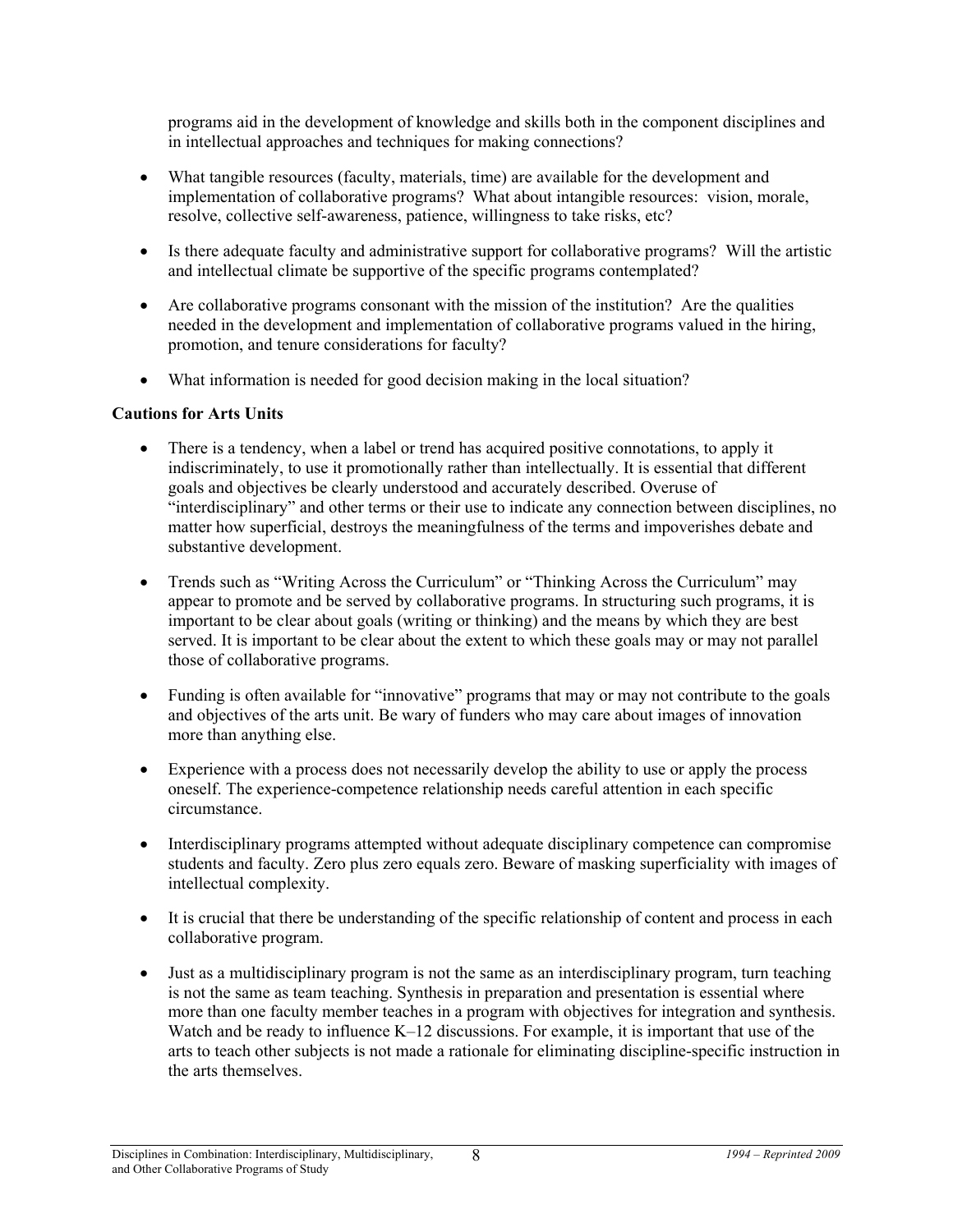- At all levels, but especially in K–12 education, beware of proposals that do nothing but substitute participation in projects for substantive learning. Participation in a high school musical does not necessarily produce competence in the component disciplines of theatre, music, dance, and visual arts.
- Talking about art should not replace dong art, nor should the arts be devalued when connections are made with other disciplines. Work across and among disciplines is usually easier in work *about* than work *in* the disciplines themselves. Even when dance is put to music, music and dance do not become each other.
- Communication—among faculty, students, and administrators—may be the element most critical to the success of collaborative ventures. Objectives, needs, and concerns must be shared at all stages of planning and implementation if the numerous pitfalls of collaborative study are to be avoided. The sharing of information among institutions is also an important resource for those beginning new programs or evaluating existing ones.

#### **Leadership Opportunities**

- Develop programs that build bridges between and among the arts professions represented within the institution. This means working unceasingly to bring creators, performers, historians, educators, theoreticians, etc., together at all levels of advanced professional integration and involvement. Many of the worthwhile objectives of such activities are: cooperative approaches to needs of the field; creating better understanding and sense of responsibility for the whole; maintaining the cohesion necessary to fight for the cause of the arts when necessary.
- Connect the work of the arts unit to professional work in other disciplines. Teach by example the interconnections of the arts professions with other intellectual and professional activities.
- Develop programs for students oriented to career building that emphasize service to and responsibility for the arts professions with all their interconnections.
- Develop programs to make connections with future professionals in other disciplines, particularly with a view to encouraging positive values about the arts among a broad spectrum of future leaders.
- Develop modes and avenues of communication between individuals, units, and the community. Learn from other disciplines new or different means of communication.
- Find ways to connect artistic activity to the notion of "research."
- Effect changes in the academic environment and reward systems which will promote faculty involvement in collaborative programs.
- Create connections within the community and consortia among institutions that advance the understanding of the arts as major partners in intellectual life as a whole.
- Identify current and future trends that may be best studied or served by collaborative programs.
- Develop criteria for judging the merits of proposals that use collaborative terms. For example, in terms of the arts unit's goals and objectives, what characteristics are required for an "interdisciplinary" program to have credibility and integrity?
- Conduct policy research exploring the promises and pitfalls of collaborative work.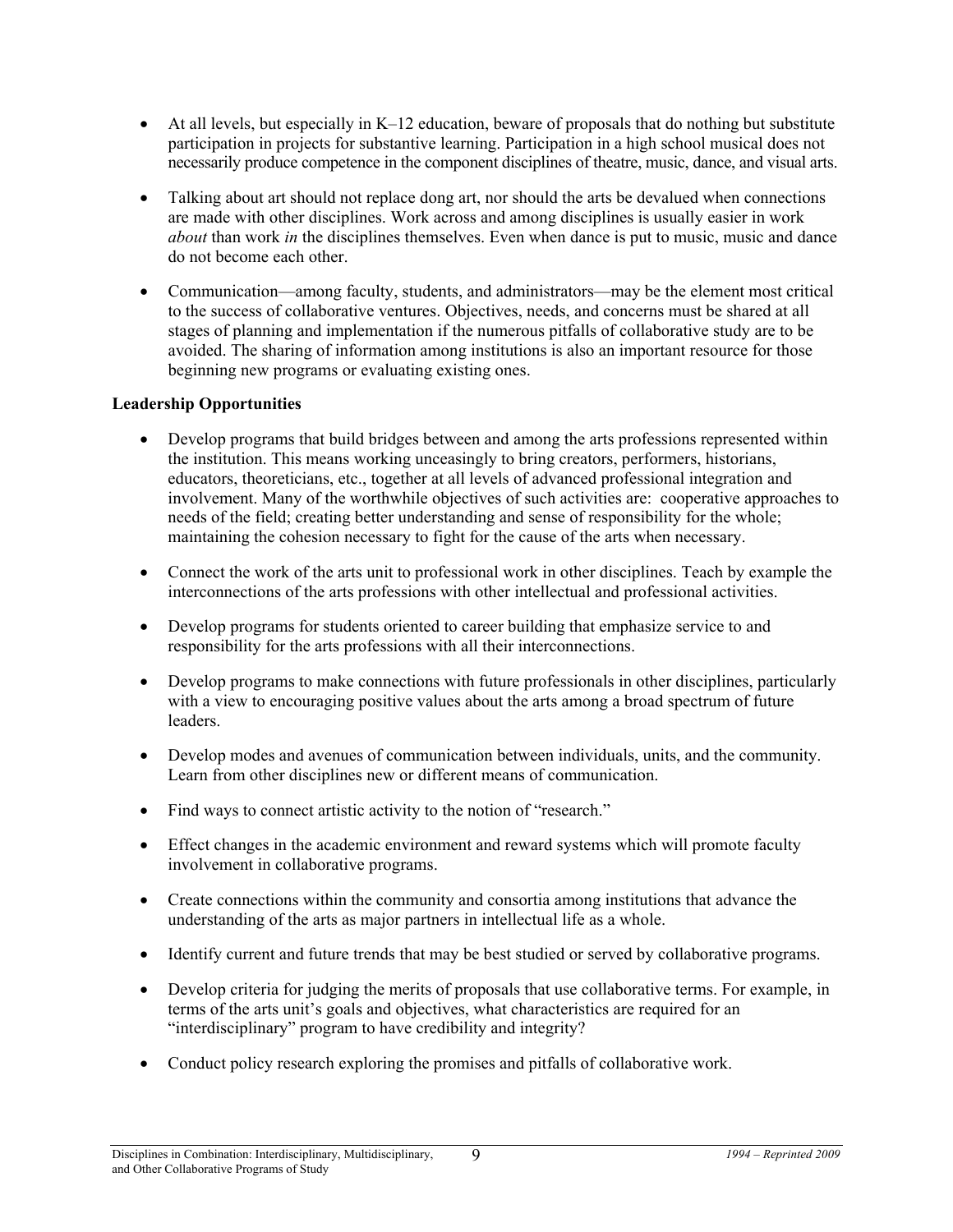#### **CONTEXTS**

#### **Technology**

Technological advances will continue to facilitate work and study that combine the various disciplines in various ways. In fact, technology may make so many possibilities available that choice and priority setting will become increasingly important. What among all that *can* be done *should* be done, and where, and why? For example, technology can help students gain the knowledge and skills that are the building blocks for combining disciplines, but it can also provide means for substituting project activity for the acquisition of knowledge and skills. These considerations bring us back to the need for clarity about goals and objectives and to the importance of matching means to ends rather than the reverse. Remembering that what students like to do at the moment isn't always what teaches them most can also provide positive checks and balances on enthusiasms driven by technodazzle.

On the positive side, advancing technology enables new horizons in the arts, in teaching, and in research and scholarship. The prospects for general education are both astounding and exciting. Individuals and institutions have incredible new opportunities. Here and elsewhere, values govern policy and approaches within policy frameworks.

#### **Values**

Efforts to combine disciplines are derived from a complex interplay of values and purposes. From expansion of intellectual scope to isolation of a new field, from experimentation to the formulation of new doctrine, from power sharing to power seeking, these and many other approaches are involved and all can have merit in appropriate circumstances. However, given current discussion about combing disciplines, two concepts are worth considering. First, concentrated focus is the property of much outstanding artistic and intellectual work no matter what its disciplinary bases. Second, searching for wisdom often produces more of transcendent usefulness than promoting techniques or participating in fads. Though wisdomseeking may sound vague and ephemeral, work combining disciplines is often critical to finding the most complete and effective approaches to problems across the spectrum of human endeavor. Wisdom-seeking and collaborations among the disciplines are natural partners.

As always, for institutions of higher education, policy questions revolve fundamentally around the present and future capabilities of students and the role of formal and informal learning in traveling the distance between what is and what will be. Mixtures and balances among single disciplines and disciplines in combination are central to this task.

#### **NOTES**

1 Centre for Educational Research and Innovation. *Interdisciplinarity: Problems of Teaching and Research in Universities,* pp.106-107, 25-26.

2 Forrest H. Armstrong,, "Faculty Development Through Interdisciplinarity." *The Journal of General Education* 32.1 (Spring 1980), p. 57.

3 William H. Newell, "Interdisciplinary Curriculum Development," *Issues in Integrative Studies,* 8 (1990), p. 82.

4 *Interdisciplinarity,* p. 231.

5 "Society for Values in Higher Education Task Force Report on Interdisciplinary Studies," *Issues in Integrative Studies,* 8 (1990), pp. 15-16.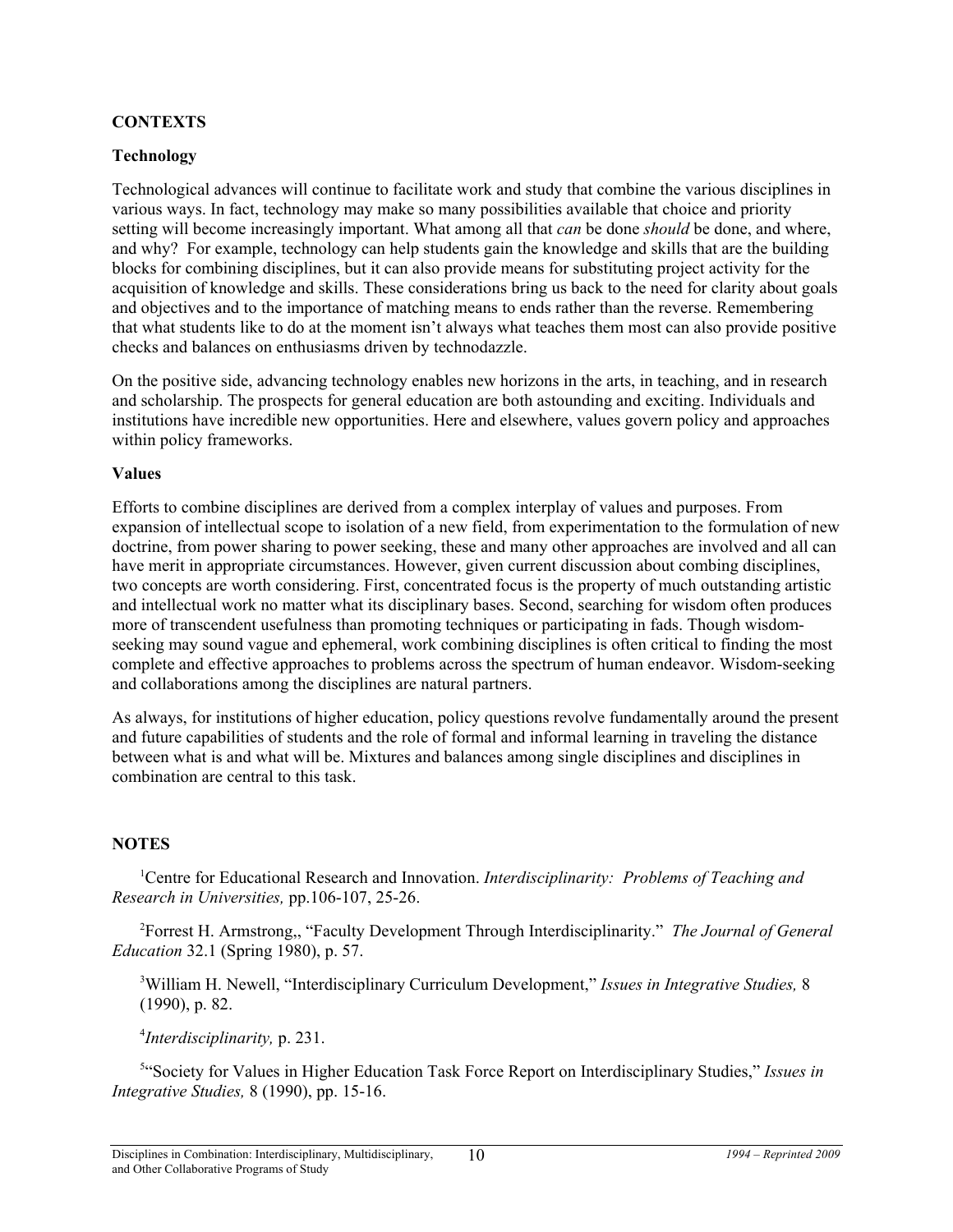#### **BIBLIOGRAPHY**

- *AIS Arts Network Newsletter.* A new venture of the Association for Integrative Studies, the *Newsletter* will carry feature articles, events of interest, future network plans, resources, and communications between members. The first issue (May 1992) includes a list of more than 40 articles on integrative approaches to the arts from *Humanities* Education.
- Centre for Educational Research and Innovation. *Interdisciplinarity: Problems of Teaching and Research in Universities.* Paris: Organization for Economic Co-operation and Development, 1972. The first major publication to consider questions of interdisciplinarity in higher education, this report of a conference held at the University of Nice in 1970 remains one of the most lucid, insightful, and valuable books on the subject.
- *Issues in Integrative Studies.* The journal of the Association for Integrative Studies (AIS), this publication has been devoted to interdisciplinary concerns since its first issue in 1982. Number 8 (1990), "Special Number: Interdisciplinary Resources," a joint project of AIS, the American Association of Colleges, and the Society for Values in Higher Education, is especially valuable. Contents include: Julie Thompson Klein, "Interdisciplinary Resources: A Bibliographical Reflection"; William H. Newell, "Interdisciplinary Curriculum Development"; Beth A. Casey, "The Administration of Interdisciplinary Programs: Creating Climates for Change"; Nelson I. Bingham, "Integrating Interdisciplinary Organizations: A Preliminary Directory for Networking"; and Barbara Hursh, Paul Haas, and Michael Moore, "An Interdisciplinary Model to Implement General Education" (the last reprinted from the Ohio State University Press *Journal of Higher Education*, 54.1 [1983]). The Association for Integrative Studies also publishes a newsletter.
- Klein, Julie Thompson. *Interdisciplinarity: History, Theory, and Practice.* Detroit: Wayne State University Press, 1990. One of the most important resources for the consideration of this subject, Klein's book provides a 94-page bibliography. Included in the 11 pages of "essential references" are bibliographies, books, and selected special issues. The remainder of the bibliography is organized by subject: Problem Focused Research, Interdisciplinary Care and Services, Education, the Humanities, the Social Sciences, the Sciences.
- Kockelmans, Joseph U., ed. *Interdisciplinarity and Higher Education*. University Park: Pennsylvania State University Press, 1979. This collection of essays, edited by one of the foremost interdisciplinarians in the United States, is the result of a seminar sponsored by the Interdisciplinary Graduate Program in the Humanities at The Pennsylvania State University in 1975-1976. Kockelman's chapter "Why Interdisciplinarity?" includes a substantial philosophical consideration of transdisciplinarity.
- Marsh, Peter T., ed. *Contesting the Boundaries of Liberal and Professional Education: The Syracuse Experiment.* Syracuse: Syracuse University Press, 1988. An invaluable resource, this volume documents a project supported by the Andrew W. Mellon Foundation that seeks to integrate aspects of undergraduate education at a major research institution. Twenty faculty members from the arts and sciences and professional schools collaborated over the course of two years, meeting regularly not only to plan courses (twelve emerged from the process of "syllabustering"), but to explore the concept of interdisciplinary work. Nineteen chapters provide engaging and thought-provoking reading.
- Mayville, William V. *Interdisciplinarity: The Mutable Paradigm.* AAHE-ERIC/Higher Education Research Report No. 9. Washington, D.C.: American Association for Higher Education, 1978. This valuable monograph provides definitions, discussions of educational models, examples of interdisciplinary programs, and a number of helpful conclusions.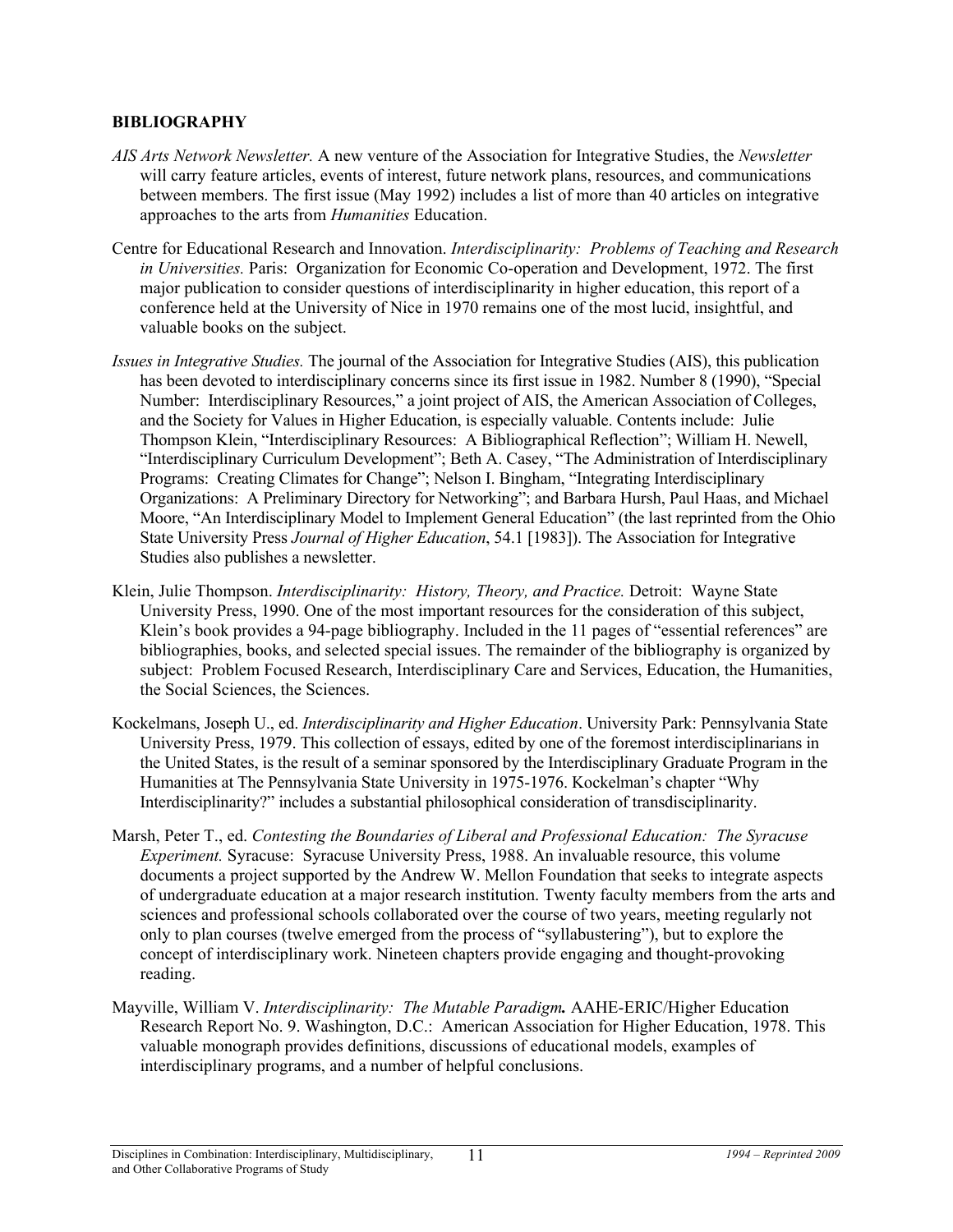- *Music Educators Journal* 77.5 (Jan. 1991), "Special Focus: Music Education and Medicine." Articles include Franz L. Roehmann, "Making the Connection: Music and Medicine"; Alice G. Brandfonbrener, "Performing Arts Medicine: An Evolving Specialty"; Frank R. Wilson, "Music and the Neurology of Time."
- *National Forum* 69.2 (Spring 1989). This issues, "Interdisciplinary Studies: Defining and Defending," contains 13 excellent articles, including "The Interdisciplinary Challenge" by Richard J. Cummings, "The Poet and the Computer" by Norman Cousins, and "A Case for Interdisciplinary Thinking" Leo Marx. Other articles include "The Civilized Engineer," "Science, Technology, and Society," and "Renaissance and Academe."
- Shetler, Donald J. "Crossing Disciplinary Lines for Music Learning." *Music Educators Journal* 76.5 (Jan. 1990), 32-35. Shetler describes the lecture series, cluster program, and symposium on musical development and cognition that have taken place at the University of Rochester. Papers from the symposium are collected in a special issue of *Psychomusicology,* 7.2 (1988). He also offers a number of suggestions for those interested in developing a cluster program at their own institutions.
- White, Alvin M., ed. *Interdisciplinary Teaching.* New Directions for Teaching and Learning Series, no. 8. San Francisco: Jossey-Bass, 1981. A dozen thoughtful essays consider connections in science, the arts, social sciences, and the humanities.

#### **Additional Sources**

- Armstrong, Forrest H. "Faculty Development Through Interdisciplinarity." *The Journal of General Education* 32.1 (Spring 1980), 52-63.
- Bayerl, Elizabeth. *Interdisciplinary Studies in the Humanities: A Directory.* Metuchen, N.J.: Scarecrow Press, 1977.
- Boyer, Ernest, ed. *Common Learning: A Carnegie Colloquium on General Education*. Washington, D.C.: Carnegie Foundation for the Advancement of Teaching, 1981.
	- . *Scholarship Reconsidered: Priorities of the Professoriate*. Princeton: The Carnegie Foundation for the Advancement of Teaching, 1990.
- Carnegie Foundation for the Advancement of Teaching. *Missions of the College Curriculum.* San Francisco: Jossey-Bass, 1977.
- *Case Studies in Interdisciplinarity,* vol. 5: *Humanities and Cognitive Studies*, Sept. 1975. London: Group for Research and Innovation in Higher Education, Nuffield Foundation. Printed by the University of York [England], 1975.
- Clark, Mark Edward and Roger Johnson, Jr. *Curricular Reform: Narratives of Interdisciplinary Humanities Programs.* Chattanooga, TN; Southern Humanities Press, 1991.
- Clark, Mary E. and Sandra A. Wawrytko, eds. *Rethinking the Curriculum: Toward an Integrated, Interdisciplinary College Education.* New York: Greenwood Press, 1990.
- Deleskamp, Corinna. "Interdisciplinarity: A Critical Appraisal," in *Knowledge, Value, and Belief,* ed. H.T. Engelhardt, Jr. And D. Callahan. Hastings-on-Hudson: Hastings Center, 1977.
- Dill, Stephen. *Integrated Studies: Challenges to the College Curriculum.* Washington, D.C.: University Press of America, 1982.

Disciplines in Combination: Interdisciplinary, Multidisciplinary, *1994 – Reprinted 2009* and Other Collaborative Programs of Study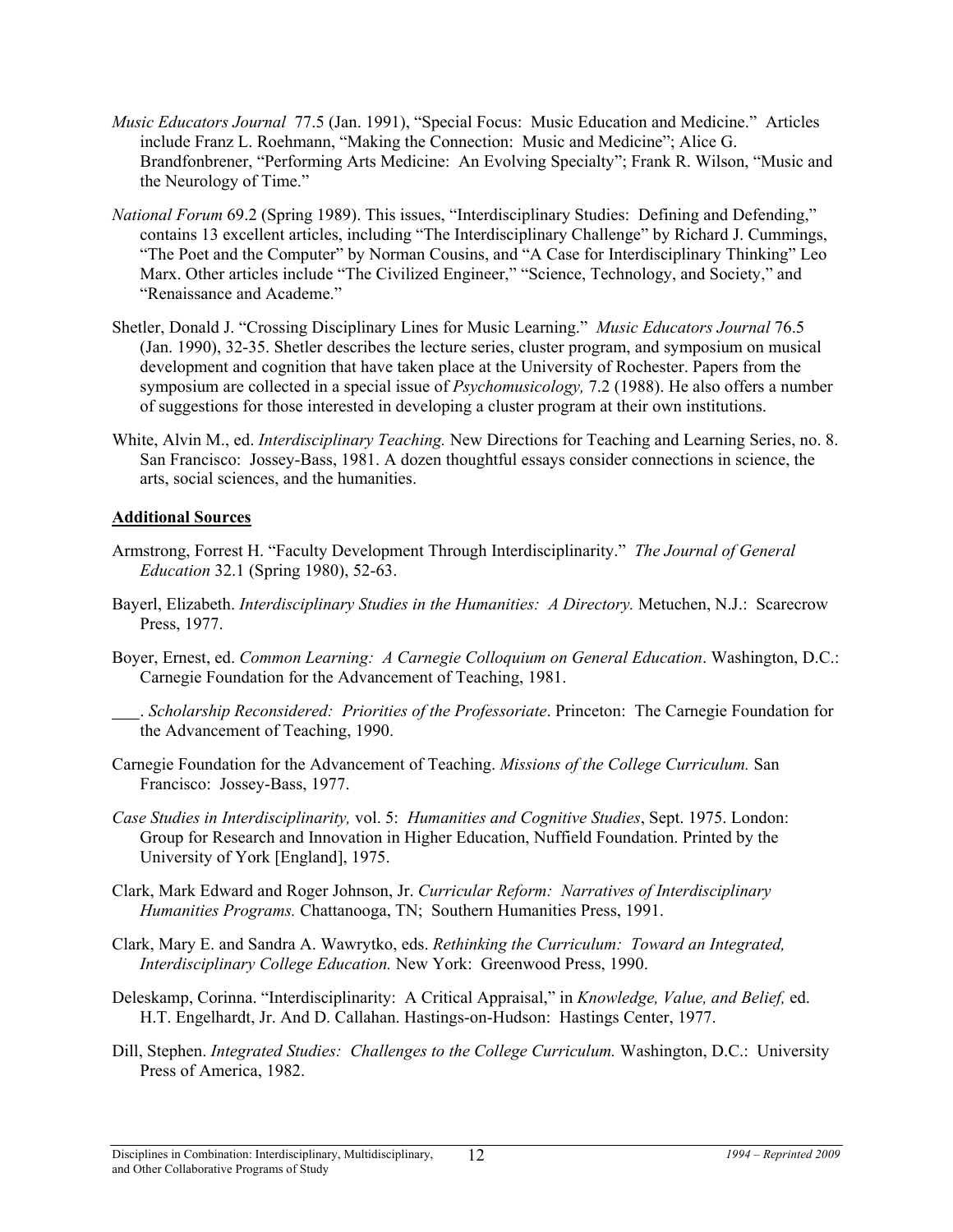- Eckhardt, Caroline D. *Interdisciplinary Programs and Administrative Structures: Problems and Prospects for the '80s.* University Park: Pennsylvania State University Press, 1978.
- Halliburton, David. "Interdisciplinary Studies," *The Modern American College: Responding to the New Realities of Diverse Students in a Changing Society,* Arthur Chickering, ed. San Francisco: Jossey-Bass Publishers, 1981, 453-471.
- Hanisch, Thor Elinar. *Interdisciplinarity in Higher Education.* Bucharest: UNESCO, 1983.
- Humphreys, Les. "Interdisciplinarity: A Selected Bibliography for Users." ERIC ED 115 536.
- The New Liberal Arts Program of the Alfred P. Sloan Foundation is devoted to "assisting in the introduction of quantitative reasoning and concepts of modern technology within liberal education." More than a dozen extended syllabi have been developed through this program at institutions that include Princeton, Reed, Penn, Brandeis, Swarthmore, SUNY, and Mount Holyoke. These documents include summaries of lectures, descriptions of reading and project assignments, discussion of course objectives and development, bibliographies, and comments based on experience teaching the courses. Information and copies of the syllabi are available through J. Truxal and M. Visich, Department of Technology and Society, State University of New York, Stony Brook, NY 11794-2250.
- Newell, William H. *Interdisciplinary Undergraduate Programs: A Directory.* Oxford, Ohio: Association for Integrative Studies, 1986.
- *Non-Traditional and Interdisciplinary Programs.* Selected Papers from the Annual Conference on Non-Traditional and Interdisciplinary Programs. Fairfax, Virginia: George Mason University. A number of these collections are available as ERIC microfiche: ED 287 435 "College Faculty: Adjunct and Non-Traditional Roles", ED 287 427, "Non-Traditional Graduate Education: A Frontier for the 1980's", ED 287 426, "Higher Education for Adults: Non-Traditional Paths" (1<sup>st</sup> conference, 1983); ED 287 425 (2<sup>nd</sup> conference, 1984); ED 287 434 (3<sup>rd</sup> conference, 1985); ED 287 424 (4<sup>th</sup>) conference, 1986); ED 289 403 ( $5^{th}$  conference, 1987).
- Squires, Geoffrey. *Interdisciplinarity* (report by the Group for Research and Innovation in Higher Education. London: Nuffield Foundation, 1975.
- Vars, Gordon F. *Interdisciplinary Teaching in the Middle Grades: Why and How*. Columbus, Ohio: National Middle School Association, 1987. Useful bibliography.

### **Special Issues and Sections of Journals**

*Change Magazine*, August 1989, "Interdisciplinary Studies"

- *Current Issues in Higher Education* 2 (1981), "Creating an Integrated Curriculum: the 'Higher' in Higher Education."
- *Forum for Liberal Education*, 8:4 (March 1986), "Crossing the Boundaries."

*Improving College and University Teaching*, 30:1 (Winter 1982), "Interdisciplinary Studies."

*Liberal Education*, Spring 1979, "Interdisciplinary Education."

*National Forum* 69:2 (Spring 1989), "Interdisciplinary Studies: Defining and Defending."

*Sounding* 54:1 (Spring 1971), "Experimental Interdisciplinary Programs."

*Teacher's College Record*, 73:2 (1971), "Curriculum: Interdisciplinary Insights."